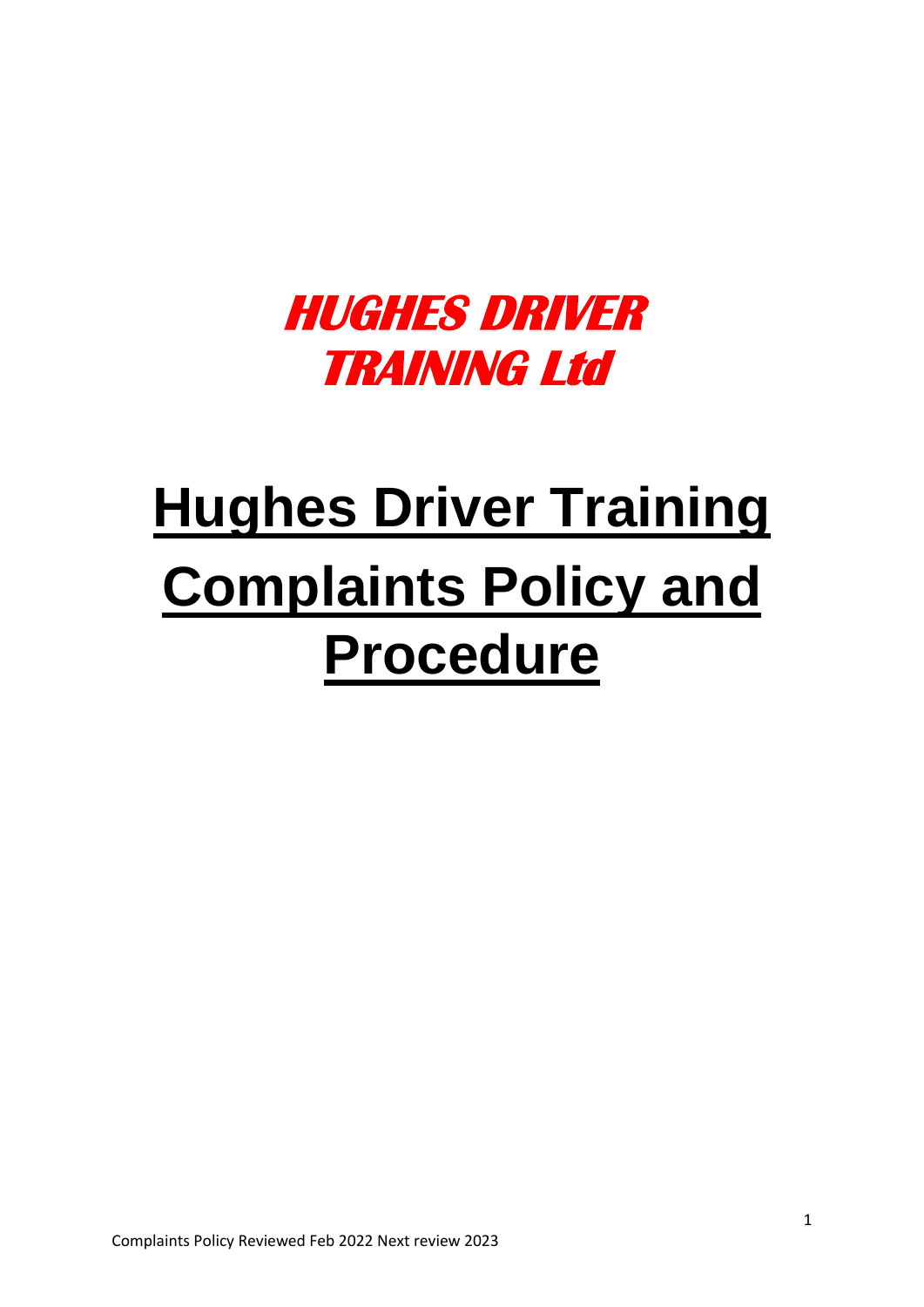### **Introduction**

This policy and procedure has been developed to support Hughes Driver Training's values to provide an excellent, open, honest and transparent service for all customers. Its purpose is the recognition that all users of the company's services have a right to raise complaints and to have problems investigated and appropriately acted upon.

### **Commitment**

Hughes Driver Training welcomes and encourages feedback from apprentices, learners, employers and other stakeholders to enable continuous improvement of our services. Where complaints occur, Hughes Driver Training makes every effort to resolve them quickly and at the most appropriate level.

It is our aim to ensure that:

- Making a complaint is as easy as possible.
- All complaints are treated as a clear expression of dissatisfaction with our service which calls for an immediate response.
- We deal with it promptly, politely and, when appropriate, confidentially.
- We will respond to your complaint informing you of what action we have taken.
- We learn from complaints and feedback and we use them to improve our service.

#### **Scope and Definitions**

This policy applies to all complaints from enrolled apprentices/learners, and those applying for courses, parents/carers of learners under 18, employers and other users of Hughes Driver Training's services and facilities.

This policy is reviewed annually

A complaint is an expression of dissatisfaction from you about us, or the complaintshandling process itself where it's clear that you expect us to identify the cause of the problem and to take some kind of remedial action.

Any expressed dissatisfaction with the following will be treated as a complaint:

• Failure by Hughes Driver Training to meet obligations including those outlined in the apprentice/learner or employer contract and apprentice/learner handbooks.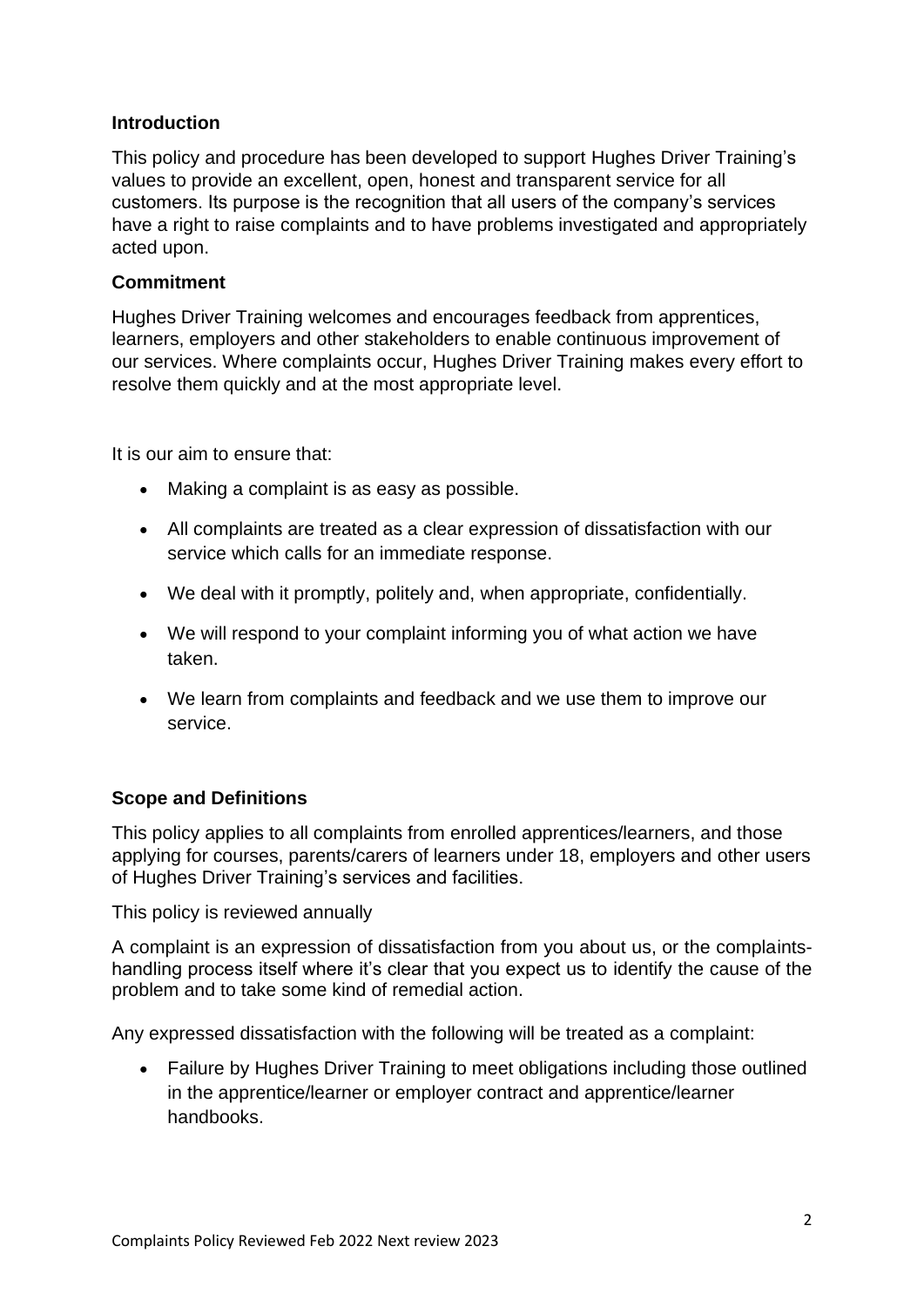- Concerns about the delivery of a course, apprenticeship, quality of teaching, administration, Information Advice and Guidance or any other service provided by Hughes Driver Training.
- The quality of facilities, learning resources or services provided directly by Hughes Driver Training.
- Complaints involving other organisations or contractors providing services on behalf of Hughes Driver Training.

The Policy does not cover complaints about assessment which is covered by the Appeals procedure.

Staff complaints will be resolved using the Hughes Driver Training Staff Grievance Procedures.

Complaints which are deemed to fall into any of the categories listed below will not be considered under the scope of this policy and procedure.

- Anonymous
- Already been investigated and resolved.
- Outside the scope of the procedure.
- Made without adequate grounds.
- Made outside the time limit.
- Been disposed of in court or tribunal proceedings brought by the complainant or under settlement agreement between the complainants.
- Are malicious, vexatious or frivolous.

If a apprentice/learner is found to have made a malicious complaint, this could lead to disciplinary action being taken.

It is anticipated that the majority of complaints will be resolved satisfactorily on an informal basis and close to their point of origin.

Except in exceptional circumstances, we will try to ensure that your complaint remains confidential, but in some cases the circumstances may need to be discussed with other parties therefore it may not be possible to maintain confidentiality. In these situations we will discuss this with the complainant.

# **Location of the policy**

This policy is available for all staff members, employers and apprentices/learners to access on Moodle, Online Portfolio, the Hughes Driver Training website (where it can be accessed by parents and carers) and is shared during induction.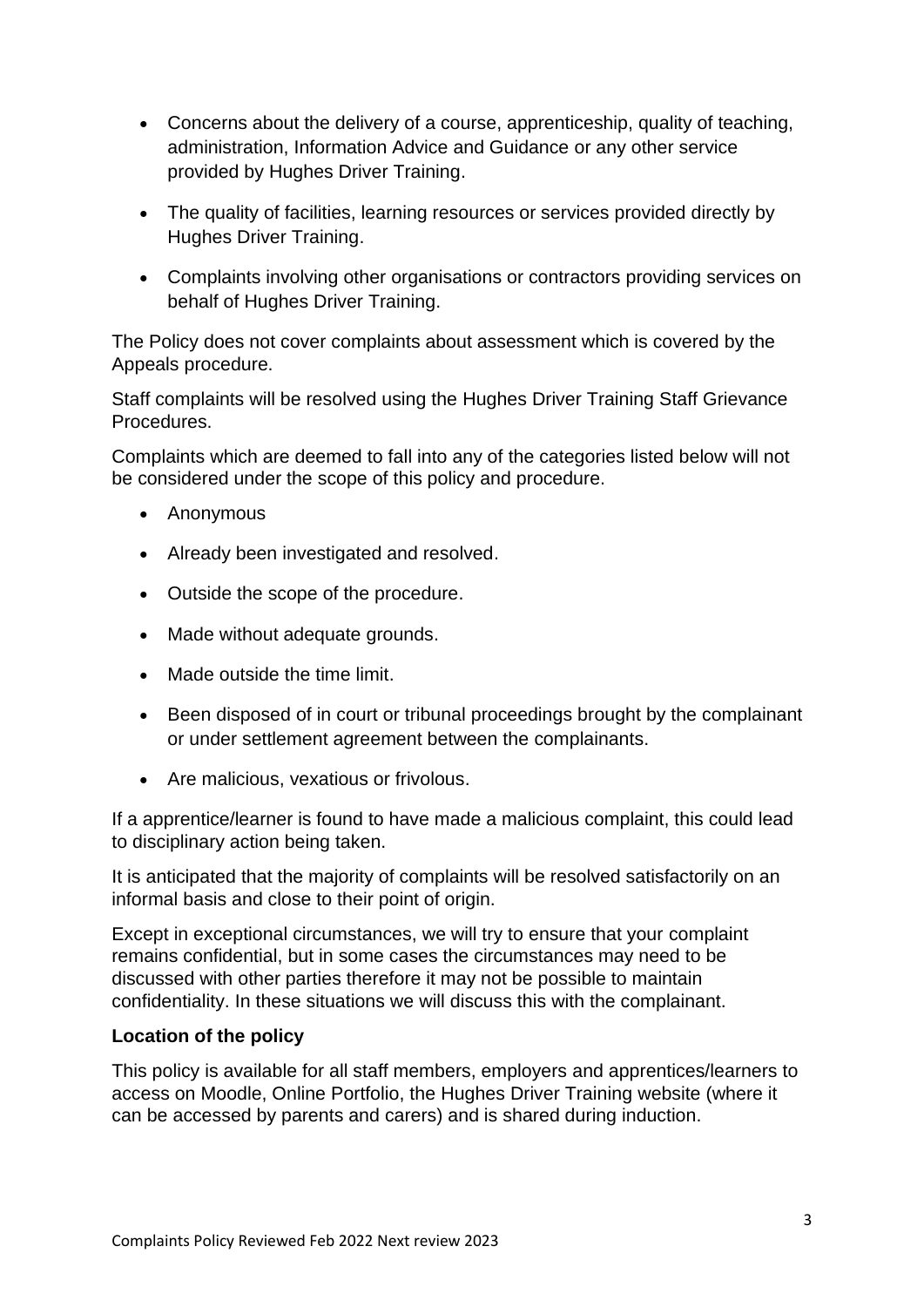# **Communication of the policy**

It is important that staff involved in the management, delivery, assessment and quality assurance of qualifications, employers and apprentices/learners undertaking these qualifications, are fully aware of the contents of the policy.

### **Legal Framework**

The Education and Skills Funding Agency (ESFA) requires Training Companies to have a complaints procedure. The Complaints Policy and Procedure also supports Hughes Driver Training's policy on Equality and Diversity, The Prevention of Radicalisation and Extremism, Safeguarding and Whistleblowing and Acceptable use of IT.

# **Principles**

Whenever possible any concerns will be dealt with as soon as any member of staff is made aware of them. Many concerns can be dealt with informally by contacting our main office on 0800 1777 447 or by emailing info@hughesdriving.co.uk. If you are not satisfied with the response or feel your concern requires a more official or formal response, please follow our process as defined within this policy.

Hughes Driver Training will only respond to formal complaints that have been raised within three months of the occurrence of the complaint.

A formal complaint will be acknowledged within 24 hours of receipt by the Complaints Officer.

Andrew Case will act as the company's Complaints Officer and maintain a full record of complaints received and their outcome.

Following the investigation, a response will be sent to the complainant within 7 working days. Where more time is needed e.g. the complaint is complex and prevents the completion of the investigation, the complainant will be sent an interim letter outlining progress with the investigation and giving a date for the full response.

Responses to complaints will include details on appeals. Valid appeals will usually be investigated and responded to within 20 working days.

Although staff cannot make a complaint on behalf of an apprentice/learner, they will assist in recording a complaint. Staff will, on request, provide support for enrolled apprentices/learners in presenting a complaint.

# **Hughes Driver Training Responsibility**

All staff are responsible for ensuring that complaints are dealt with in a supportive, courteous and timely manner.

Complaints will usually be investigated by the manager responsible for the provision, service, procedure or facility about which the complaint is made.

A complainant has the right of appeal against the response to his/her complaint.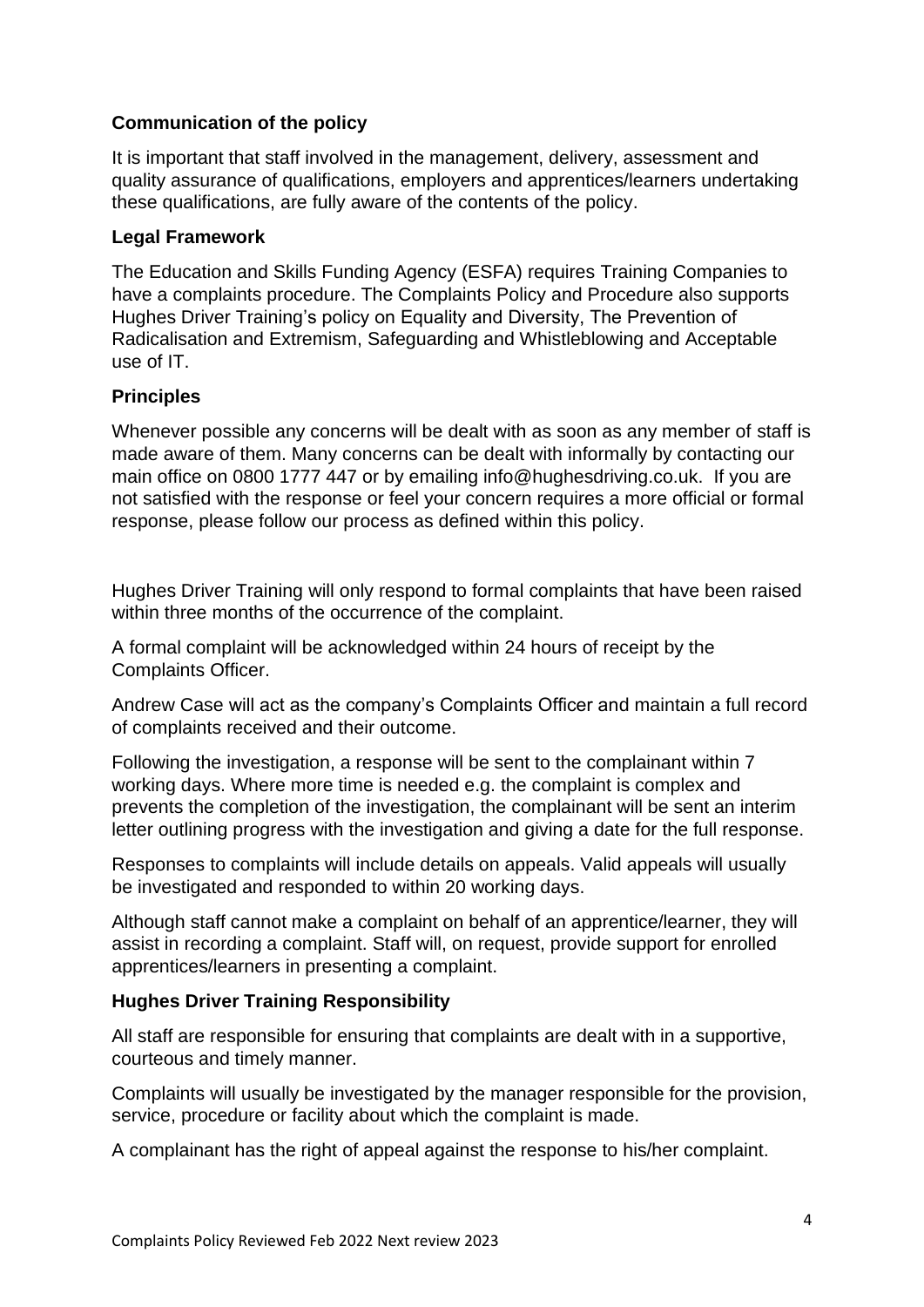Andrew Case will investigate and respond to valid appeals by the complainant.

### **Complainant Responsibility**

Complainants are expected to bring their complaint to Hughes Driver Training's attention detailing the reasons for the complaint occurring.

To facilitate the investigation the complainant should explain the problem as clearly and as fully as possible (such as including names, times, dates) and include any action taken to date.

Complainants must recognise that some circumstances are beyond the control of Hughes Driver Training which will impact on the final outcome of any complaint.

#### **The Procedure**

#### Stage 1 (Informal)

The complainant should raise their concerns with the member of staff who has direct responsibility for the matter in question to try to achieve a satisfactory resolution. If they are unable to do this then we have a complaints officer, Andrew Case, who can be contacted directly on 0116 2966392 or by email [info@hughesdriving.co.uk](mailto:info@hughesdriving.co.uk) they will pass the information on to a relevant manager who will try and satisfactorily resolve the complaint. If you are not satisfied with the response or feel your concern requires a more official or formal response, please follow our process as defined within this policy.

Managers dealing with complaints must complete the Complaints Record Form and ensure that this is recorded on the shared secure drive and the complaints log within 24 hours of dealing with the complaint.

If the complainant does not feel that their concerns have been addressed by the member of staff who has direct responsibility for the matter in question, then they should make a formal complaint to the company's Complaints Officer.

The complaint may involve the Manager, in such cases it is reasonable to pass the complaint directly to the Complaints Officer.

#### Stage 2 (Formal)

Formal complaints must be issued in writing by sending it to:

Complaints Officer

Hughes Driver Training,

284 Gypsy lane, Leicestershire

LE4 9BX

On receipt of a formal complaint, the Complaints Officer will log the complaint using the Complaints Report Log and acknowledge its receipt within 24 hours.

If the company receives a formal complaint in writing, they must add the date when it was received before passing the communication immediately to the Complaints Officer who will log it and acknowledge its receipt to the complainant.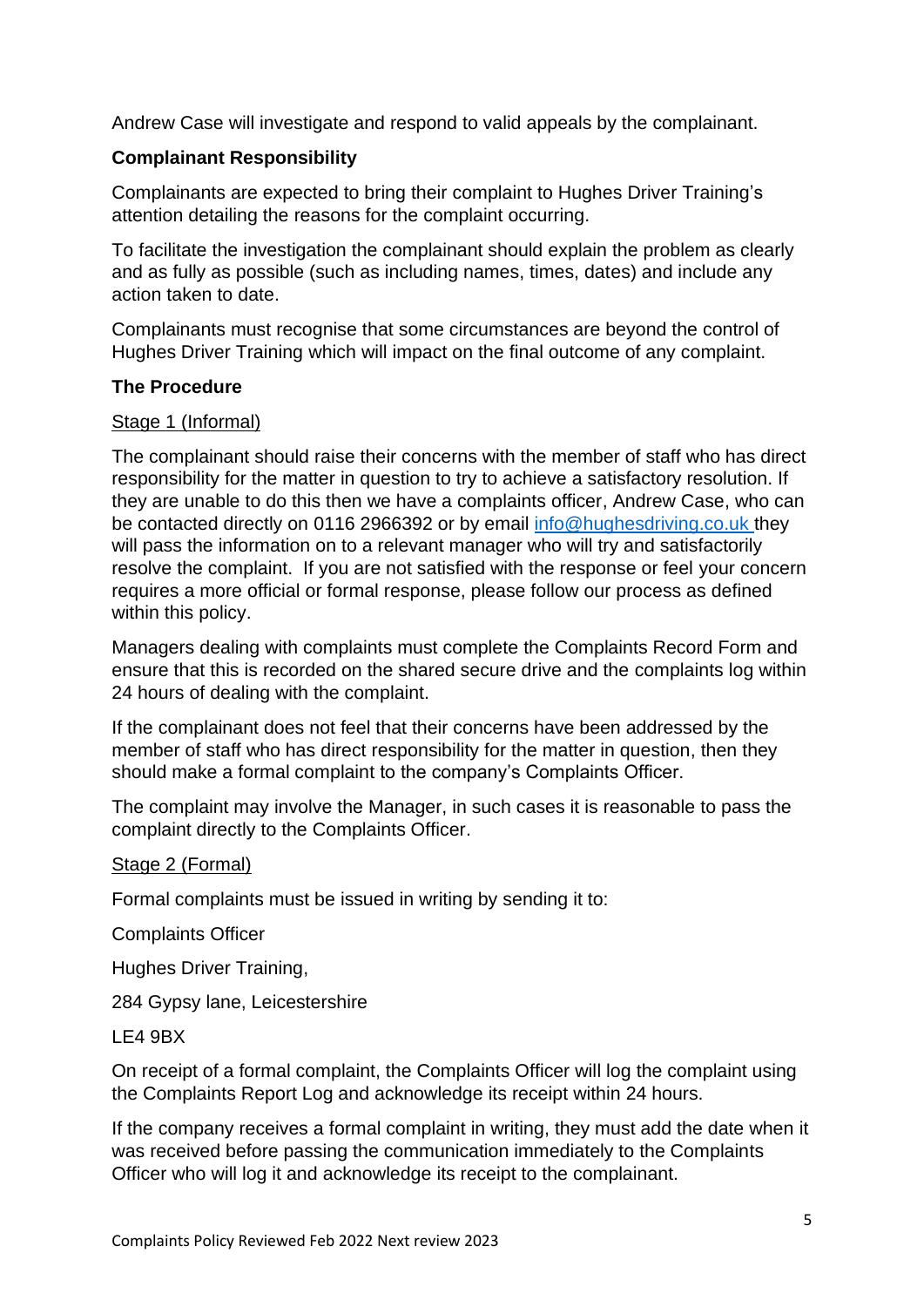The Complaints Officer will either fully investigate the complaint themselves or appoint an appropriate investigating manager who will conduct a full investigation, and this will normally be the relevant manager. However, if that person has already had some involvement with the issue, the Complaints Officer will conduct the investigation or assign another manager.

Within 7 working days of receiving a complaint from the Complaints Officer, the investigating manager will provide the Complaints Officer with the results of the investigation and a signed letter of reply for the complainant, detailing the outcome and actions arising from the investigation.

In highly exceptional cases where the investigating manager is unable to meet the above timescale, the investigating manager will inform the Complaints Officer, who, in turn, will communicate this to the complainant.

The Complaints Officer will advise the managing Director of any investigations where a complaint has not been fully resolved.

# **Appeals**

The complainant has the right of appeal against the response to his/her complaint. The appeal may only be made on one or more of the following grounds

- That there is additional evidence that could not have been made available at the time the original complaint was considered
- Proper procedure was not followed.

#### **Appeals Procedure**

The complainant should make their appeal in writing to the Managing Director within 15 days of the date of the letter outlining the outcomes of the investigation. The letter of appeal should clearly state the grounds of appeal (see above). Any appeals which do not include this information will not be considered.

The Managing Director will review the investigation and provide a written response to the complainant usually within 20 working days.

If the appeal is upheld, Hughes Driver Training will apologise and make clear the actions taken to address the issue. If the appeal is not upheld, the response will detail the findings of the appeal process.

Both the appeal and the response will be copied to the Complaints Officer.

In exceptional circumstances, the Managing Director will convene a panel. This would only occur where significant new evidence has been received.

The appeal panel will consist of a member of the Senior Management Team and another Manager or Governor.

The Managing Director agrees a date for the appeal hearing and confirms the details in writing to the complainant. The appeal panel meeting is usually arranged within 20 working days of the receipt of the grounds for appeal.